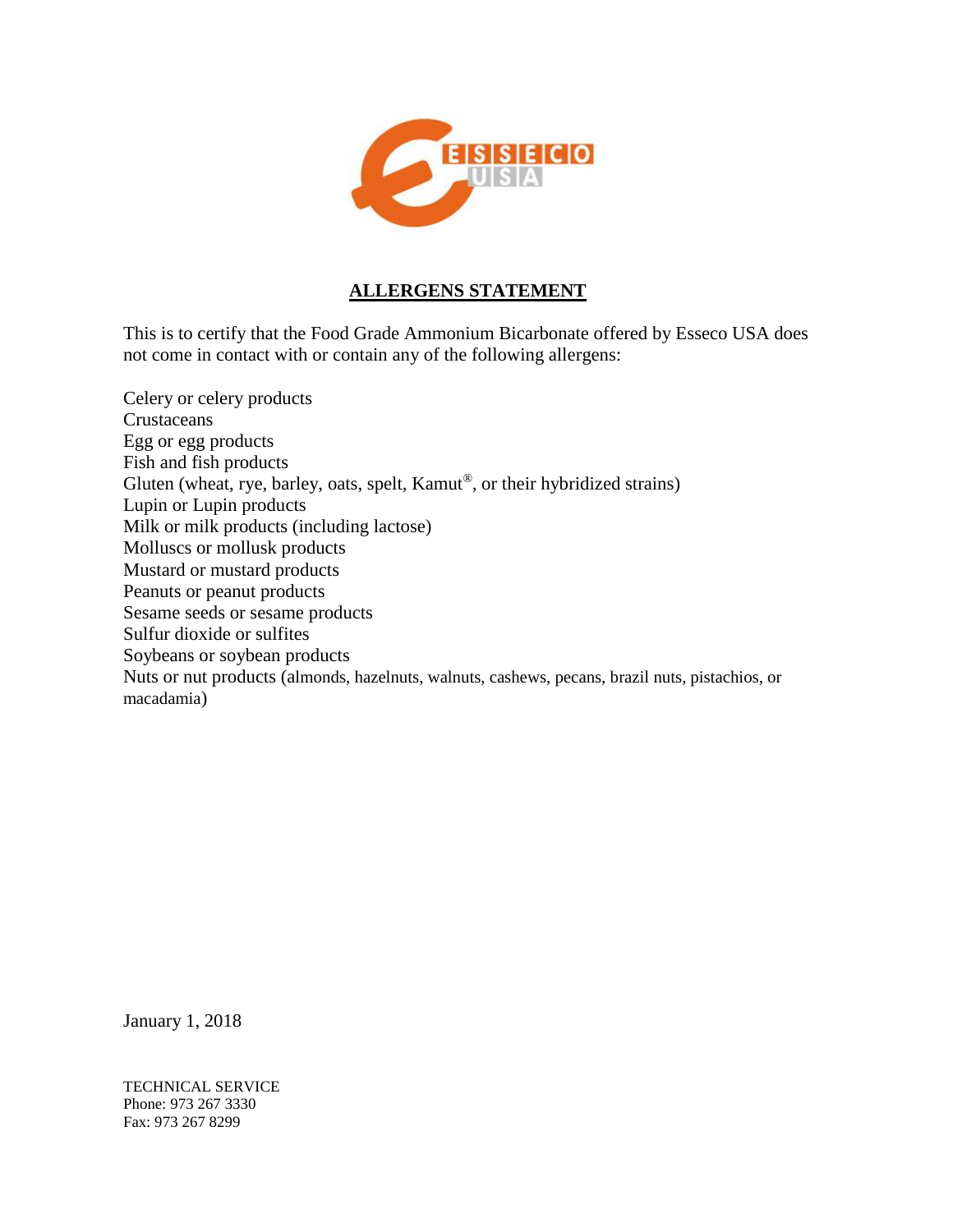

### **BSE / TSE AND GMO STATEMENT**

This is to certify that the food grade ammonium bicarbonate sold by Esseco USA does not contain any materials that are of organic or animal origin. In addition, this product does not come in contact with materials of organic or animal origin in its manufacture. Therefore, it is BSE / TSE compliant and does not contain any Genetically Modified Organisms (GMO's).

January 1, 2018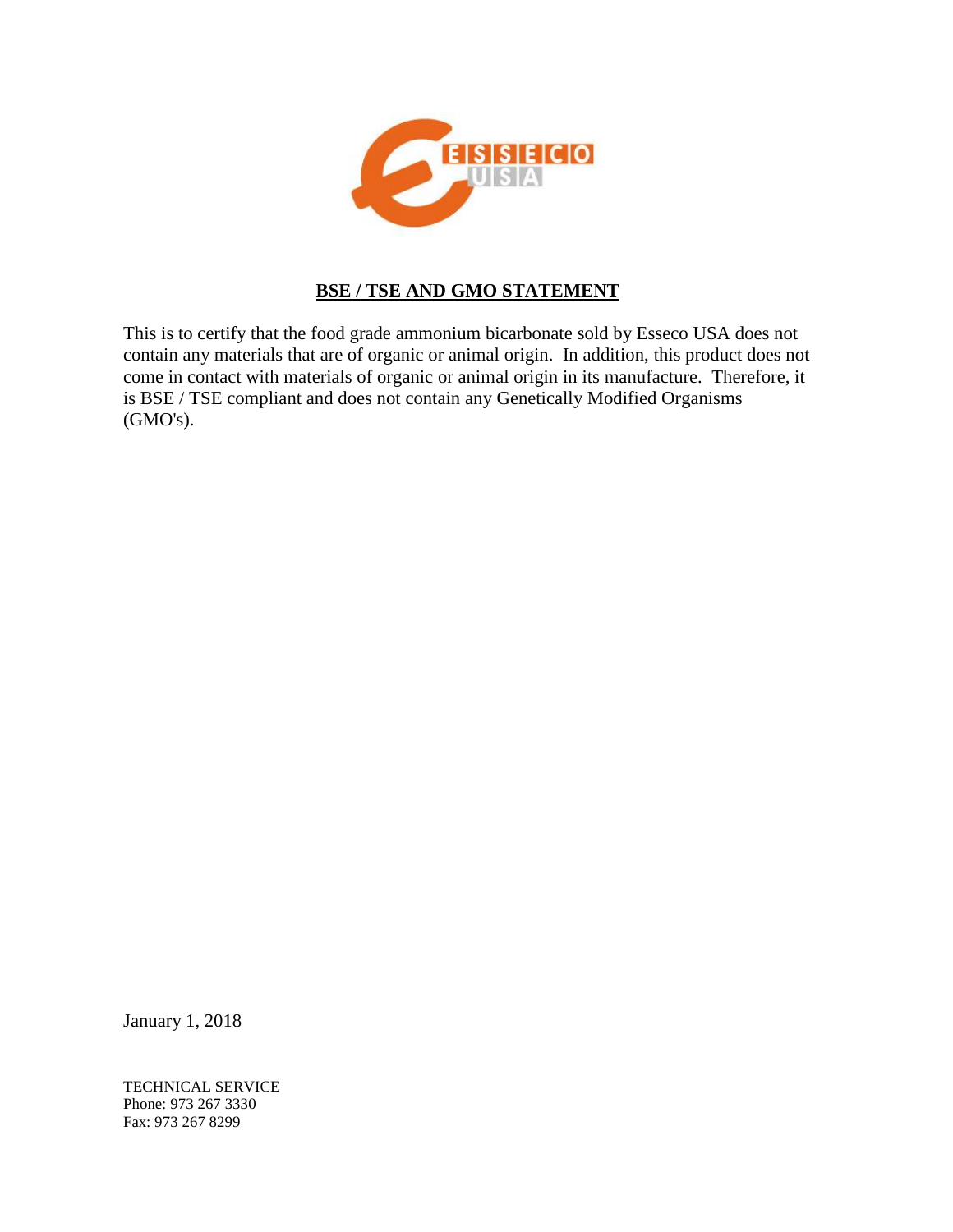

### **GUARANTEE UNDER SECTION 303 (C) (2) OF THE FEDERAL FOOD, DRUG, AND COSMETIC ACT**

FOR THE PURPOSE OF SECTION 303(C) (2) OF THE FEDERAL FOOD AND COSMETIC ACT, WE HEREBY GUARANTEE THAT, AS OF THE DATE OF EACH SHIPMENT BY US TO YOU OF ANY ARTICLE LISTED BELOW SUCH ARTICLE IS NOT, WHEN SHIPPED, ADULTERATED OR MISBRANDED WITHIN THE MEANING OF THE FEDERAL FOOD, DRUG, AND COSMETIC ACT OR OF ANY APPLICABLE STATE LAW IN WHICH THE DEFINITIONS OF ADULTERATION AND MISBRANDING ARE THE SAME AS THOSE CONTAINED IN THE FEDERAL FOOD, DRUG, AND COSMETIC ACT. WE FURTHER GUARANTEE THAT, AS OF THE DATE OF EACH SHIPMENT, NO SUCH ARTICLE IS AN ARTICLE WHICH MAY NOT, UNDER THE PROVISIONS OF SECTION 404 OR 505 OF THE FEDERAL FOOD, DRUG, AND COSMETIC ACT, BE INTRODUCED INTO INTERSTATE COMMERCE.

THIS GUARANTEE SHALL NOT EXTEND TO COVER THE RESPONSIBILITIES OF A DISTRIBUTOR IN SITUATIONS WHERE THE ARTICLE IS TRANSFERRED IN BULK OR IS REPACKAGED. MOREOVER, THIS GUARANTEE SHALL BE VOID AND OF NO EFFECT IN ANY INSTANCE WHERE THE PARTICULAR USE BY YOU OF ANY ARTICLE TO WHICH THIS GUARANTEE WOULD OTHERWISE APPLY IS A USE WHICH IS NOT IN ACCORDANCE WITH THE REQUIREMENTS OF THE FEDERAL FOOD, DRUG, AND COSMETIC ACT OR APPLICABLE STATE LAWS.

THIS GUARANTEE SHALL BE A CONTINUING GUARANTEE AND SHALL CONTINUE IN EFFECT FOR A PERIOD OF FIVE YEARS FROM THE DATE HEREOF, OR UNTIL SUCH EARLIER DATE AS YOU SHALL RECEIVE FROM US WRITTEN NOTICE OF THE REVOCATION OF THE GUARANTEE CONTAINED HEREIN OR A CHANGE IN FEDERAL REGULATION OCCURS.

| <b>PRODUCT</b>                     | <b>GRADE</b>              | CODE       |
|------------------------------------|---------------------------|------------|
| . <b>.</b> . _ . <b>.</b> . _ _ __ | - -- - - - -- - - - - - - | . <u>.</u> |

AMMONIUM BICARBONATE FOOD GRADE TREATED 1AJM5E

SIGNED: Mark D. Dulik

TITLE: Sales Engineer

DATE: January 1, 2018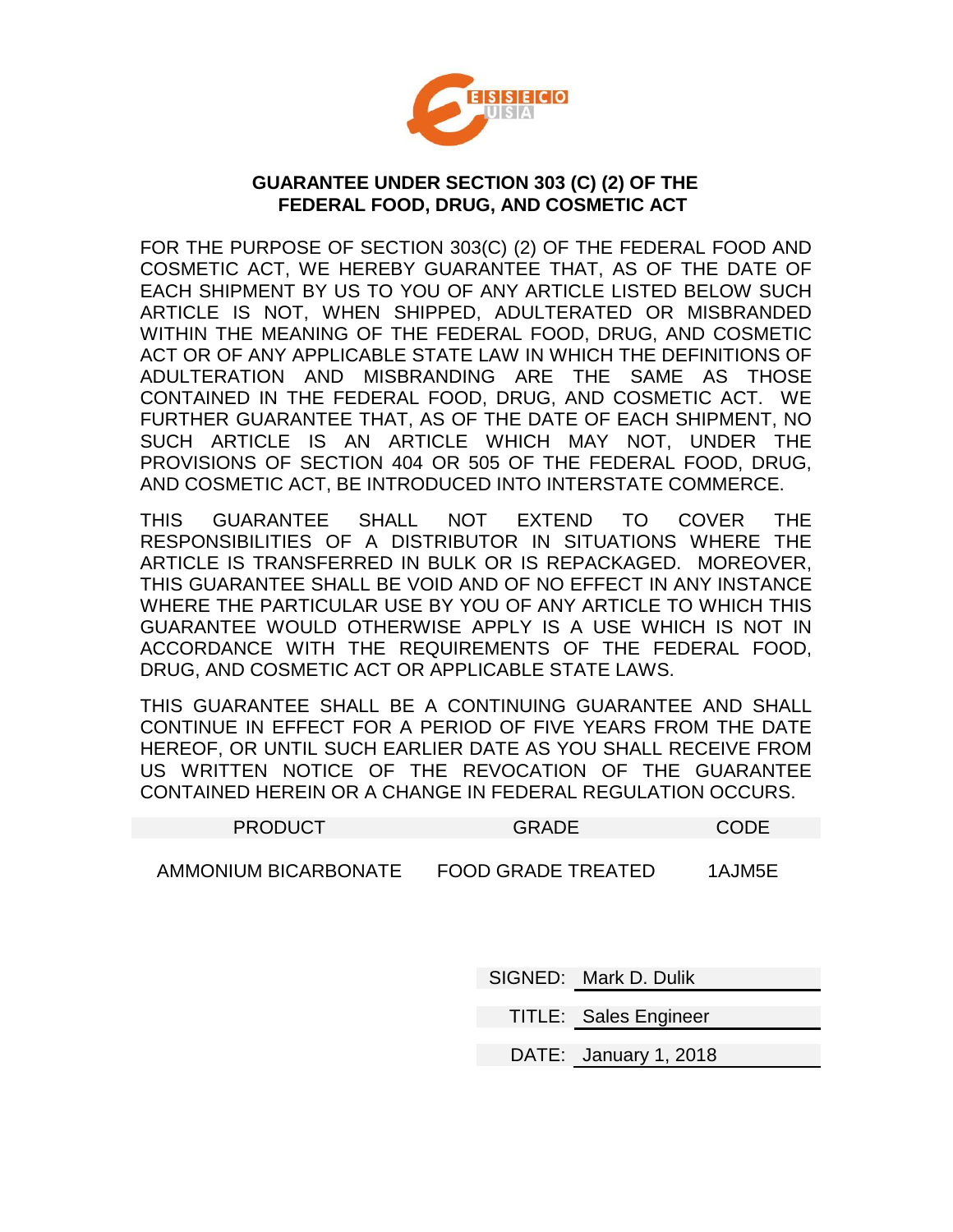

# **COUNTRY OF ORIGIN STATEMENT**

The food grade ammonium bicarbonate sold by Esseco USA was produced in Germany.

January 1, 2018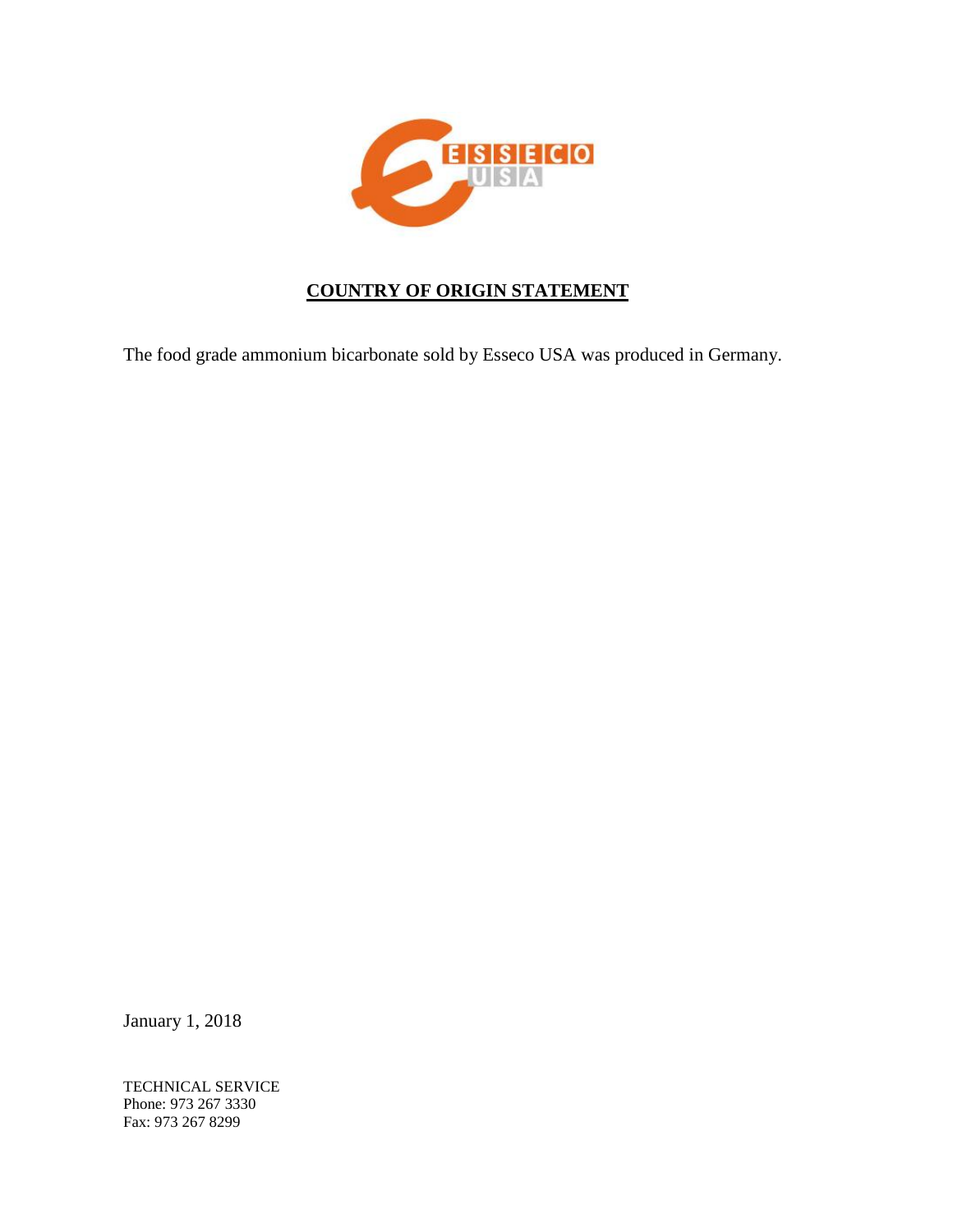

# **GLUTEN FREE STATEMENT**

The Ammonium Bicarbonate Food Grade Treated sold by Esseco USA does not come in contact with any gluten throughout the manufacturing and packaging and is gluten free.

January 1, 2018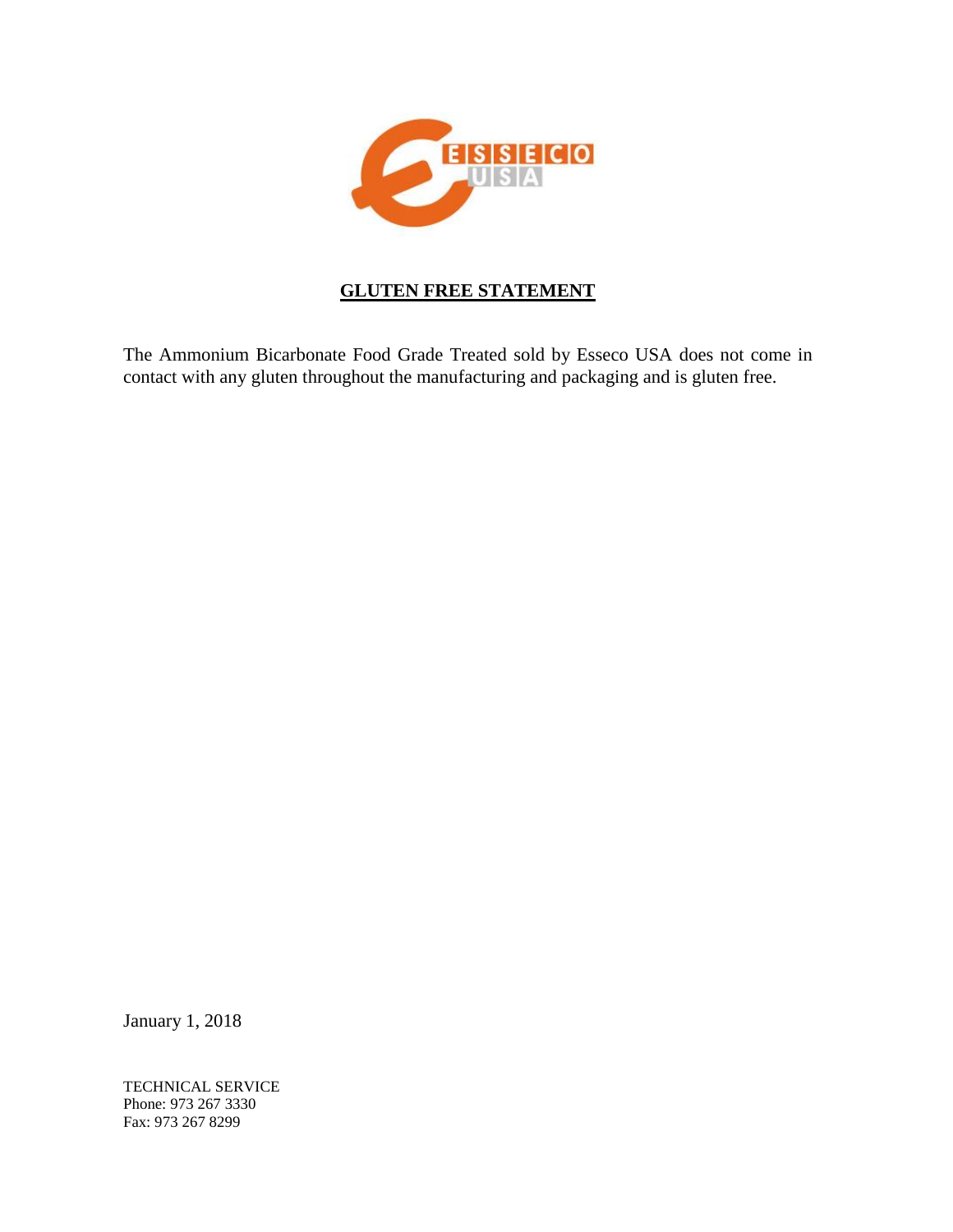

# **MANUFACTURING SITE STATEMENT**

All of the food grade ammonium bicarbonate sold by Esseco USA was produced by BASF at the following manufacturing site:

BASF SE Carl-Bosch-Str. 38 Ludwigshafen Am Rhein, Rheinland-Pfalz 67056 Germany

January 1, 2018